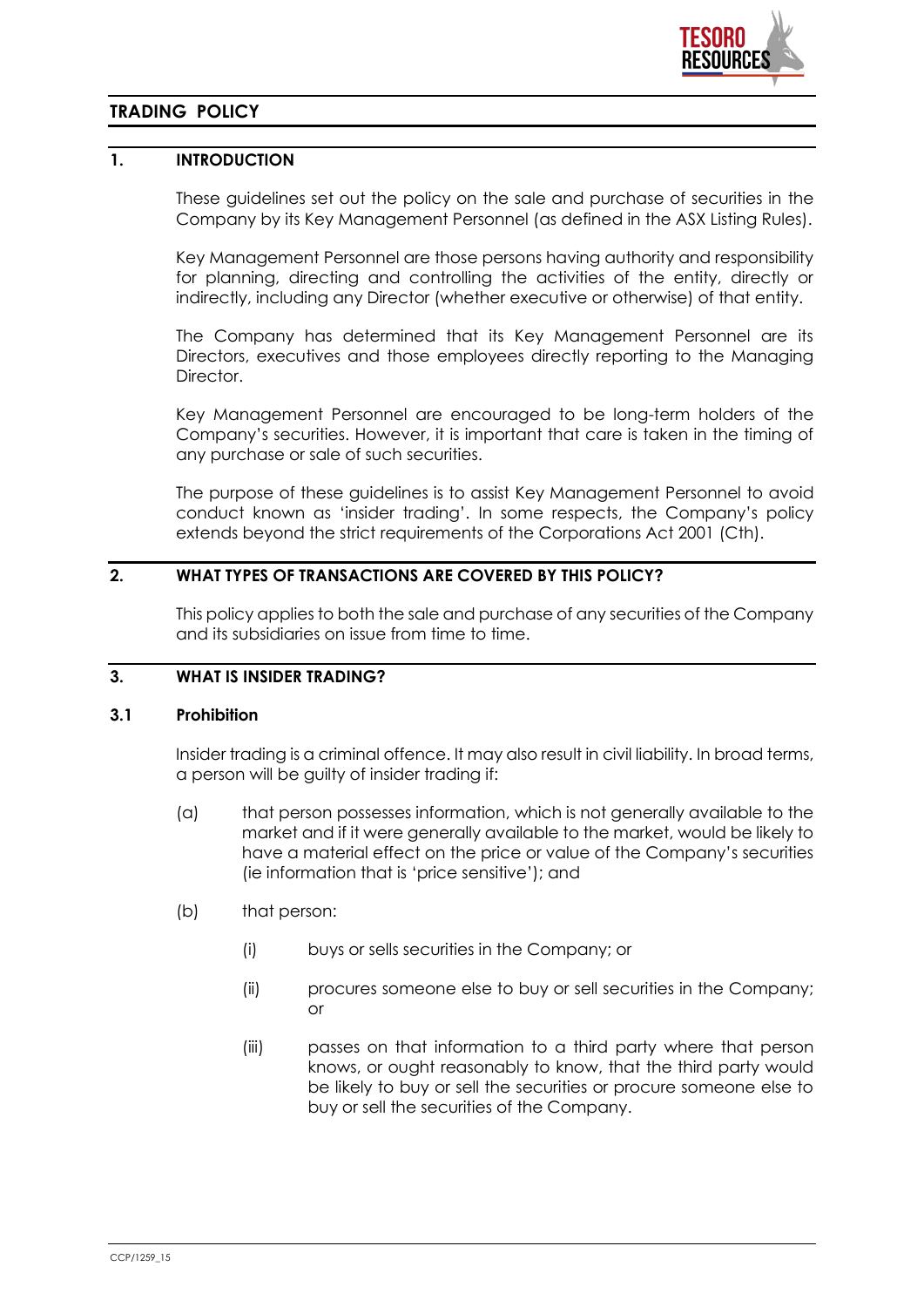# **3.2 Examples**

To illustrate the prohibition described above, the following are possible examples of price sensitive information which, if made available to the market, may be likely to materially affect the price of the Company's securities:

- (a) the Company considering a major acquisition;
- (b) the threat of major litigation against the Company;
- (c) the Company's revenue and profit or loss results materially exceeding (or falling short of) the market's expectations;
- (d) a material change in debt, liquidity or cash flow;
- (e) a significant new development proposal (e.g. new product or technology);
- (f) the grant or loss of a major contract;
- (g) a management or business restructuring proposal;
- (h) a share issue proposal;
- (i) an agreement or option to acquire an interest in a mining tenement, or to enter into a joint venture or farm-in or farm-out arrangement in relation to a mining tenement; and
- (j) significant discoveries, exploration results, or changes in reserve/resource estimates from mining tenements in which the Company has an interest.

#### **3.3 Dealing through third parties**

The insider trading prohibition extends to dealings by individuals through nominees, agents or other associates, such as family members, family trusts and family companies (referred to as "**Associates**" in these guidelines).

## **3.4 Information however obtained**

It does not matter how or where the person obtains the information – it does not have to be obtained from the Company to constitute inside information.

#### **3.5 Employee share schemes**

The prohibition does not apply to acquisitions of shares or options by employees made under employee share or option schemes, nor does it apply to the acquisition of shares as a result of the exercise of options under an employee option scheme. However, the prohibition does apply to the sale of shares acquired under an employee share scheme and also to the sale of shares acquired following the exercise of an option granted under an employee option scheme.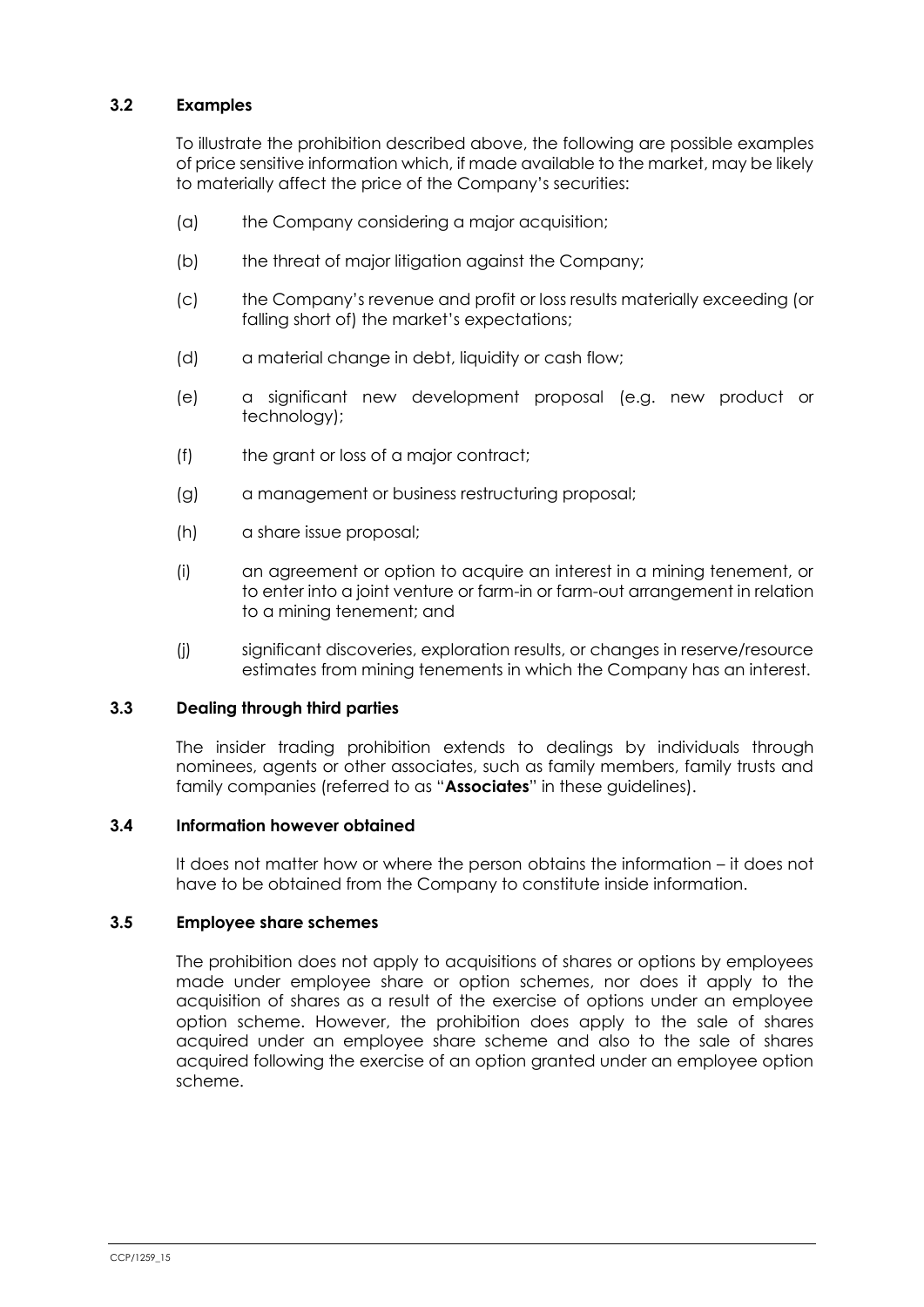## **4. GUIDELINES FOR TRADING IN THE COMPANY'S SECURITIES**

## <span id="page-2-0"></span>**4.1 General rule**

Key Management Personnel must not, except in exceptional circumstances, deal in securities of the Company during the following periods:

- (a) two weeks prior to, and 48 hours after the release of the Company's Annual Report;
- (b) two weeks prior to, and 48 hours after the release of the Half Year Report of the Company; and
- (c) two weeks prior to, and 48 hours after the release of the Company's quarterly reports (if applicable),

### (together the **Closed Periods**).

The Company may at its discretion vary this rule in relation to a particular Closed Period by general announcement to all Key Management Personnel either before or during the Closed Periods. However, if a Key Management Personnel is in possession of price sensitive information which is not generally available to the market, then he or she must not deal in the Company's securities at **any** time it is in possession of such information.

### **4.2 No short-term trading in the Company's securities**

Key Management Personnel should never engage in short-term trading of the Company's securities except for the exercise of options where the shares will be sold shortly thereafter.

#### **4.3 Securities in other companies**

Buying and selling securities of other companies with which the Company may be dealing is prohibited where an individual possesses information which is not generally available to the market and is 'price sensitive'. For example, where an individual is aware that the Company is about to sign a major agreement with another company, they should not buy securities in either the Company or the other company.

## **4.4 Exceptions**

- (a) Key Management Personnel may at any time:
	- (i) acquire ordinary shares in the Company by conversion of securities giving a right of conversion to ordinary shares;
	- (ii) acquire Company securities under a bonus issue made to all holders of securities of the same class;
	- (iii) acquire Company securities under a dividend reinvestment, or top-up plan that is available to all holders or securities of the same class;
	- (iv) acquire, or agree to acquire or exercise options under an employee incentive scheme (as that term is defined in the ASX Listing Rules);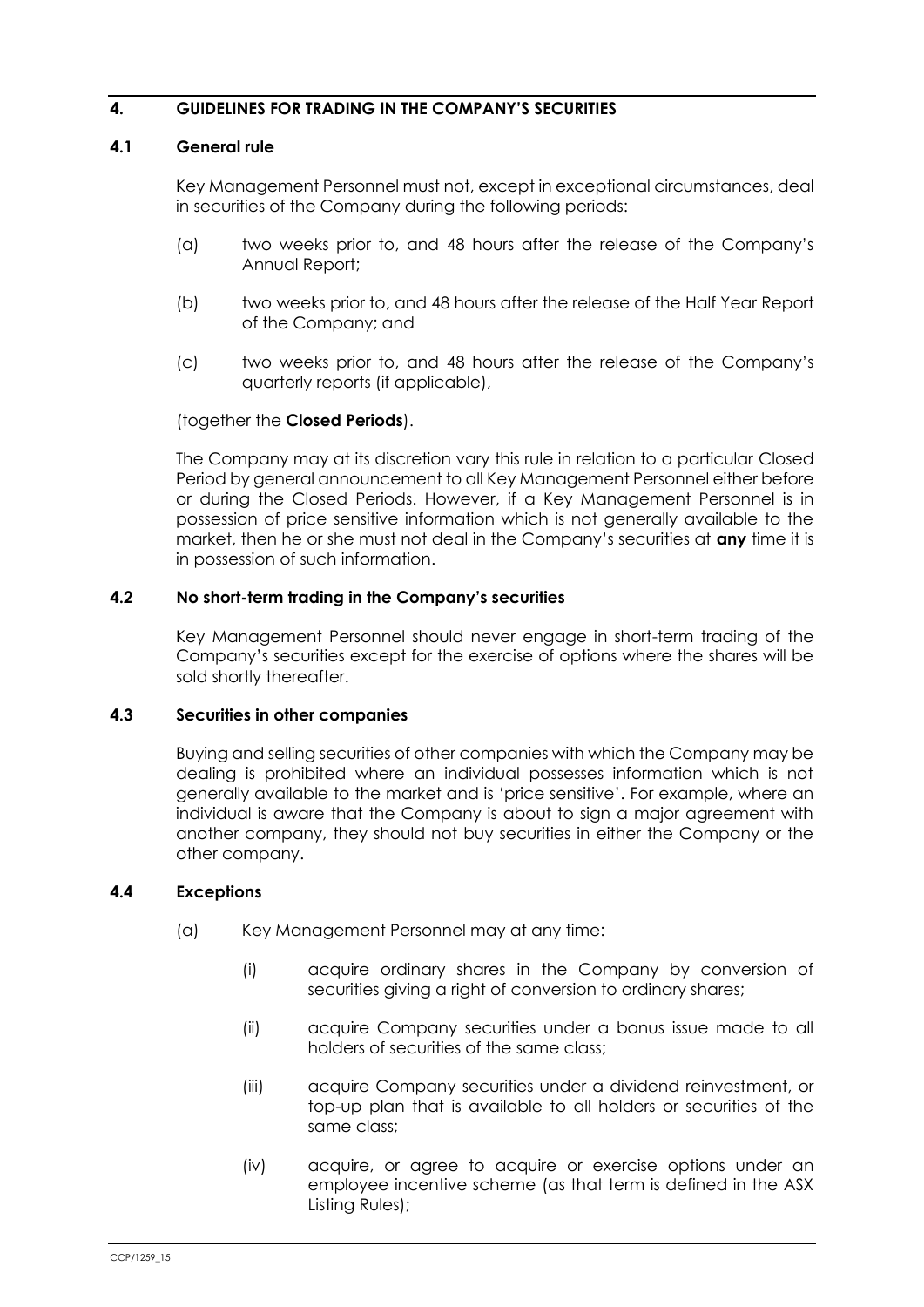- (v) withdraw ordinary shares in the Company held on behalf of the Key Management Personnel in an employee incentive scheme (as that term is defined in the ASX Listing Rules) where the withdrawal is permitted by the rules of that scheme;
- (vi) acquire ordinary shares in the Company as a result of the exercise of options held under an employee option scheme;
- (vii) transfer securities of the Company already held into a superannuation fund or other saving scheme in which the restricted person is a beneficiary;
- (viii) make an investment in, or trade in units of, a fund or other scheme (other than a scheme only investing in the securities of the Company) where the assets of the fund or other scheme are invested at the discretion of a third party;
- (ix) where a restricted person is a trustee, trade in the securities of the Company by that trust, provided the restricted person is not a beneficiary of the trust and any decision to trade during a prohibited period is taken by the other trustees or by the investment managers independently of the restricted person;
- (x) undertake to accept, or accept, a takeover offer;
- (xi) trade under an offer or invitation made to all or most of the security holders, such as a rights issue, a security purchase plan, a dividend or distribution reinvestment plan and an equal access buy-back, where the plan that determines the timing and structure of the offer has been approved by the Board. This includes decisions relating to whether or not to take up the entitlements and the sale of entitlements required to provide for the take up of the balance of entitlements under a renounceable pro rata issue;
- (xii) dispose of securities of the Company resulting from a secured lender exercising their rights, for example, under a margin lending arrangement;
- (xiii) exercise (but not sell securities following exercise) an option or a right under an employee incentive scheme, or convert a convertible security, where the final date for the exercise of the option or right, or the conversion of the security, falls during a prohibited period or the Company has had a number of consecutive prohibited periods and the restricted person could not reasonably have been expected to exercise it at a time when free to do so; or
- (xiv) trade under a non-discretionary trading plan for which prior written clearance has been provided in accordance with procedures set out in this Policy.
- (b) In respect of any share or option plans adopted by the Company, it should be noted that it is not permissible to provide the exercise price of options by selling the shares acquired on the exercise of these options unless the sale of those shares occurs outside the periods specified in paragraph [4.1.](#page-2-0)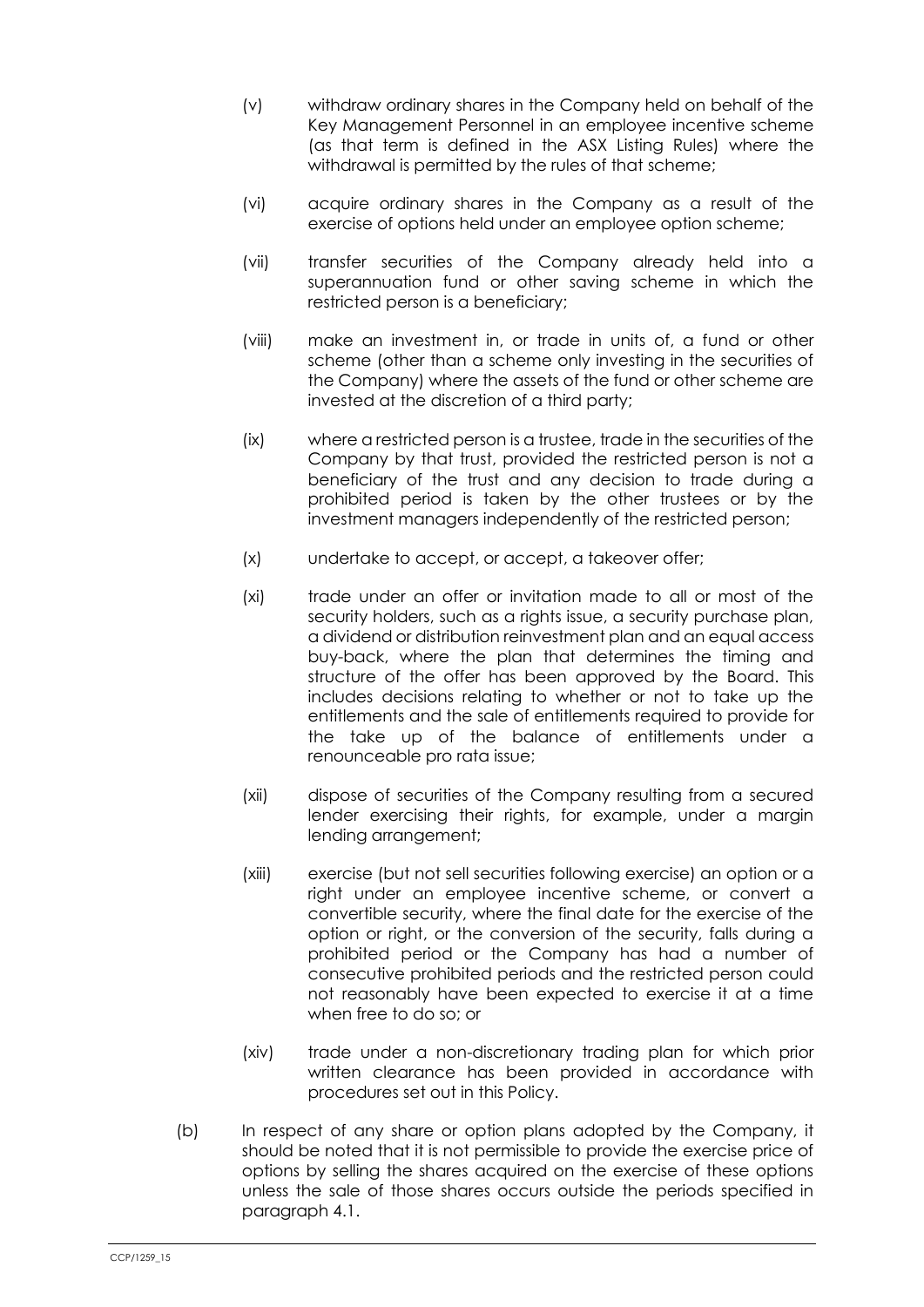Were this is to occur at a time when the person possessed inside information, then the sale of Company securities would be a breach of insider trading laws, even though the person's decision to sell was not influenced by the inside information that the person possessed and the person may not have made a profit on the sale. Where Company securities are provided to a lender as security by way of mortgage or charge, a sale that occurs under that mortgage or charge as a consequence of default would not breach insider trading laws.

## **4.5 Notification of periods when Key Management Personnel are not permitted to trade**

The Company Secretary will endeavour to notify all Key Management Personnel of the times when they are not permitted to buy or sell the Company's securities as set out in paragraph [4.1.](#page-2-0)

# **5. APPROVAL AND NOTIFICATION REQUIREMENTS**

### <span id="page-4-0"></span>**5.1 Approval requirements**

- (a) Any Key Management Personnel (other than the Chairman of the Board) wishing to buy, sell or exercise rights in relation to the Company's securities must obtain the prior written approval of the Chairman of the Board or the Board before doing so.
- (b) If the Chairman of the Board wishes to buy, sell or exercise rights in relation to the Company's securities, the Chairman of the Board must obtain the prior approval of the Board before doing so.

## <span id="page-4-1"></span>**5.2 Approvals to buy or sell securities**

- (a) All requests to buy or sell securities as referred to in paragraph [5.1](#page-4-0) must include the intended volume of securities to be purchased or sold and an estimated time frame for the sale or purchase.
- (b) Copies of written approvals must be forwarded to the Company Secretary prior to the approved purchase or sale transaction.

## **5.3 Notification**

Subsequent to approval obtained in accordance with paragraphs [5.1](#page-4-0) and [5.2,](#page-4-1) any Key Management Personnel who (or through his or her Associates) buys, sells, or exercises rights in relation to Company securities **must** notify the Company Secretary in writing of the details of the transaction within two (2) business days of the transaction occurring. This notification obligation **operates at all times** and includes applications for acquisitions of shares or options by employees made under employee share or option schemes and also applies to the acquisition of shares as a result of the exercise of options under an employee option scheme.

#### **5.4 Key Management Personnel sales of securities**

Key Management Personnel need to be mindful of the market perception associated with any sale of Company securities and possibly the ability of the market to absorb the volume of shares being sold. With this in mind, the management of the sale of any significant volume of Company securities (ie a volume that would represent a volume in excess of 10% of the total securities held by the seller prior to the sale, or a volume to be sold that would be in excess of 10% of the average daily traded volume of the shares of the Company on the ASX for the preceding 20 trading days) by a Key Management Personnel needs to be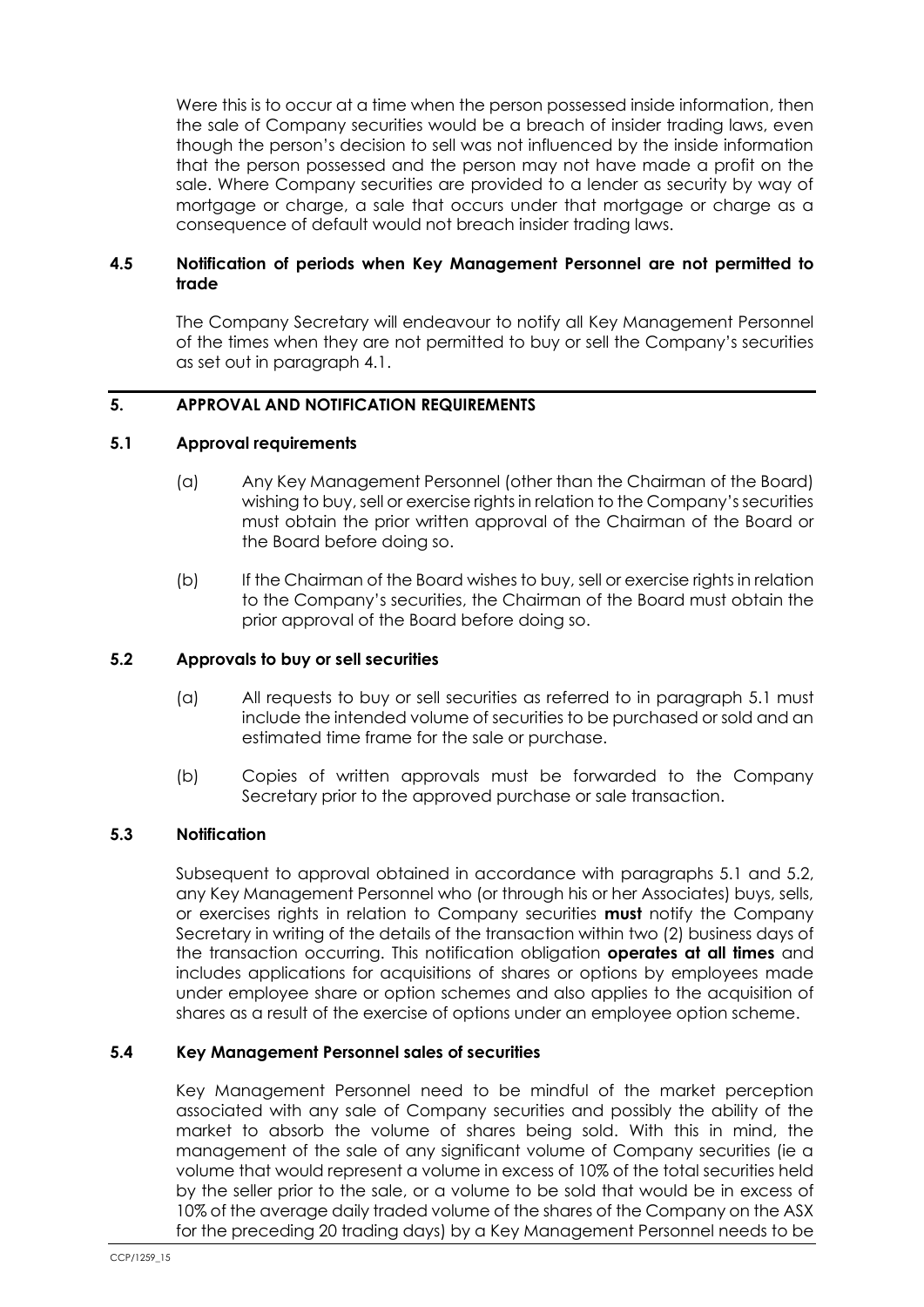discussed with the Board and the Company's legal advisers prior to the execution of any sale. These discussions need to be documented in the form of a file note, to be retained by the Company Secretary.

## **5.5 Exemption from Closed Periods restrictions due to exceptional circumstance**

Key Management Personnel who are not in possession of inside information in relation to the Company, may be given prior written clearance by the Managing Director (or in the case of the Managing Director, by all other members of the Board) to sell or otherwise dispose of Company securities in a Closed Period where the person is in severe financial hardship or where there are exceptional circumstances as set out in this policy.

### **5.6 Severe financial hardship or exceptional circumstances**

The determination of whether a Key Management Personnel is in severe financial hardship will be made by the Managing Director (or in the case of the Managing Director, by all other members of the Board).

A financial hardship or exceptional circumstances determination can only be made by examining all of the facts and if necessary obtaining independent verification of the facts from banks, accountants or other like institutions.

## **5.7 Financial hardship**

Key Management Personnel may be in severe financial hardship if they have a pressing financial commitment that cannot be satisfied other than by selling the securities of the Company.

In the interests of an expedient and informed determination by the Managing Director (or all other members of the Board as the context requires), any application for an exemption allowing the sale of Company securities in a Closed Period based on financial hardship must be made in writing stating all of the facts and be accompanied by copies of relevant supporting documentation, including contact details of the person's accountant, bank and other such independent institutions (where applicable).

Any exemption, if issued, will be in writing and shall contain a specified time period during which the sale of securities can be made.

#### **5.8 Exceptional circumstances**

Exceptional circumstances may apply to the disposal of Company securities by a Key Management Personnel if the person is required by a court order or a court enforceable undertaking (for example in a bona fide family settlement), to transfer or sell securities of the Company, or there is some other overriding legal or regulatory requirement to do so.

Any application for an exemption allowing the sale of Company securities in a Closed Period based on exceptional circumstances must be made in writing and be accompanied by relevant court and/or supporting legal documentation (where applicable).

Any exemption, if issued, will be in writing and shall contain a specified time period during which the sale of securities can be made.